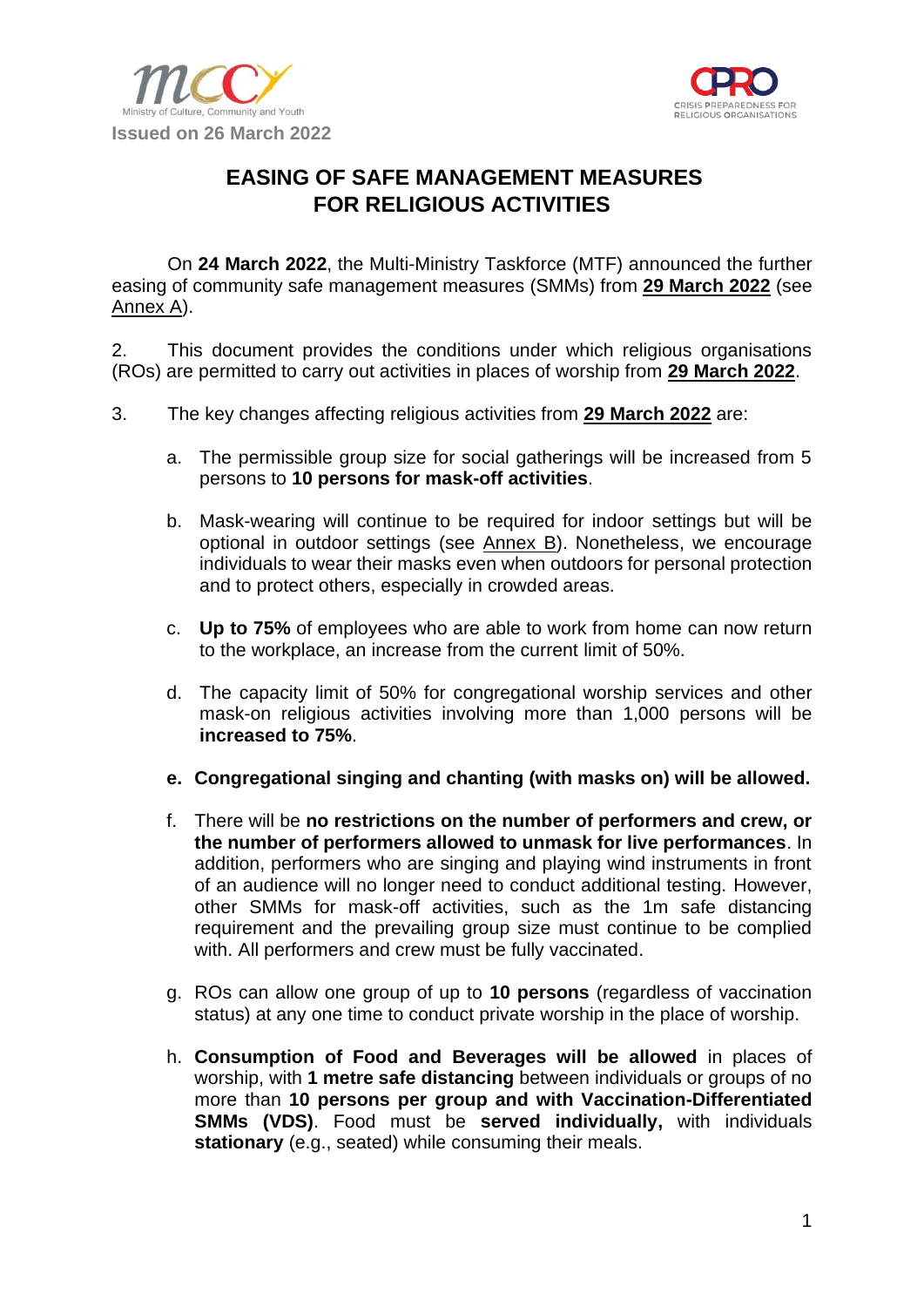Annex C summarises the above changes. Please see the following sections for the detailed conditions for various permitted religious activities.

## **RELIGIOUS ACTIVITIES**

#### **Worship Services**

4. ROs must continue to implement vaccination-differentiated safe management measures (VDS) for all congregational and other worship services. This means that **all participants (worshippers, religious and supporting workers) must be fully vaccinated**. 1

5. From **29 March 2022**, the capacity limit of 50% for congregational worship services and other mask-on religious activities involving more than 1,000 persons will be increased to **75%**.

6. There is no need for safe distancing between each worshipper for mask-on activities. Nevertheless, safe distancing is encouraged.

- a. ROs should avoid chokepoints and spread worshippers as evenly as possible.
- 7. ROs must adopt the following SMMs for worship services:
	- a. For indoor settings, all persons present (except children below 6 years of age) must **wear a face mask at all times**. <sup>2</sup> Face shields are not permitted as substitutes for face masks. Young children are still strongly encouraged to use a mask, especially in crowded areas. Mask-wearing will be optional in outdoor settings. However, we encourage individuals to wear their masks even when outdoors for personal protection and to protect others, especially in crowded areas.
	- b. **From 29 March 2022, singing by worshippers is allowed**, with their masks on.
	- c. **Live performance elements are permitted during the worship service at places of worship**, with the following SMMs (see Annex D for details).

<sup>1</sup> From 14 February 2022 onwards, persons aged 18 years and above who have completed the primary vaccination series of COVID-19 vaccines and are eligible for booster vaccination will be considered as fully vaccinated for 270 days after the last dose in their primary vaccination series. The same will apply to persons aged 12-17 years old from 14 March 2022. For more information, refer to [https://www.moh.gov.sg/covid-19/vaccination.](https://www.moh.gov.sg/covid-19/vaccination) From 15 March 2022, unvaccinated children aged 12 years and below (i.e. born in 2010 or later need **not** be from the same household to be included within a group for congregational and worship services. A grace period has been extended to children born in December 2009 to allow them sufficient time to get fully vaccinated. Children born in 2009 who will turn 13 in 2022 will need to be fully vaccinated to enter venues and participate in activities with VDS from 1 March 2022. Please refer to the MOH Press Release on 2 December 2021 for more details.

 $2$  Children 12 years and below, as well as persons who have health conditions that may result in breathing or other medical difficulties when a mask is worn for a prolonged period of time, may wear a face shield in lieu of a face mask.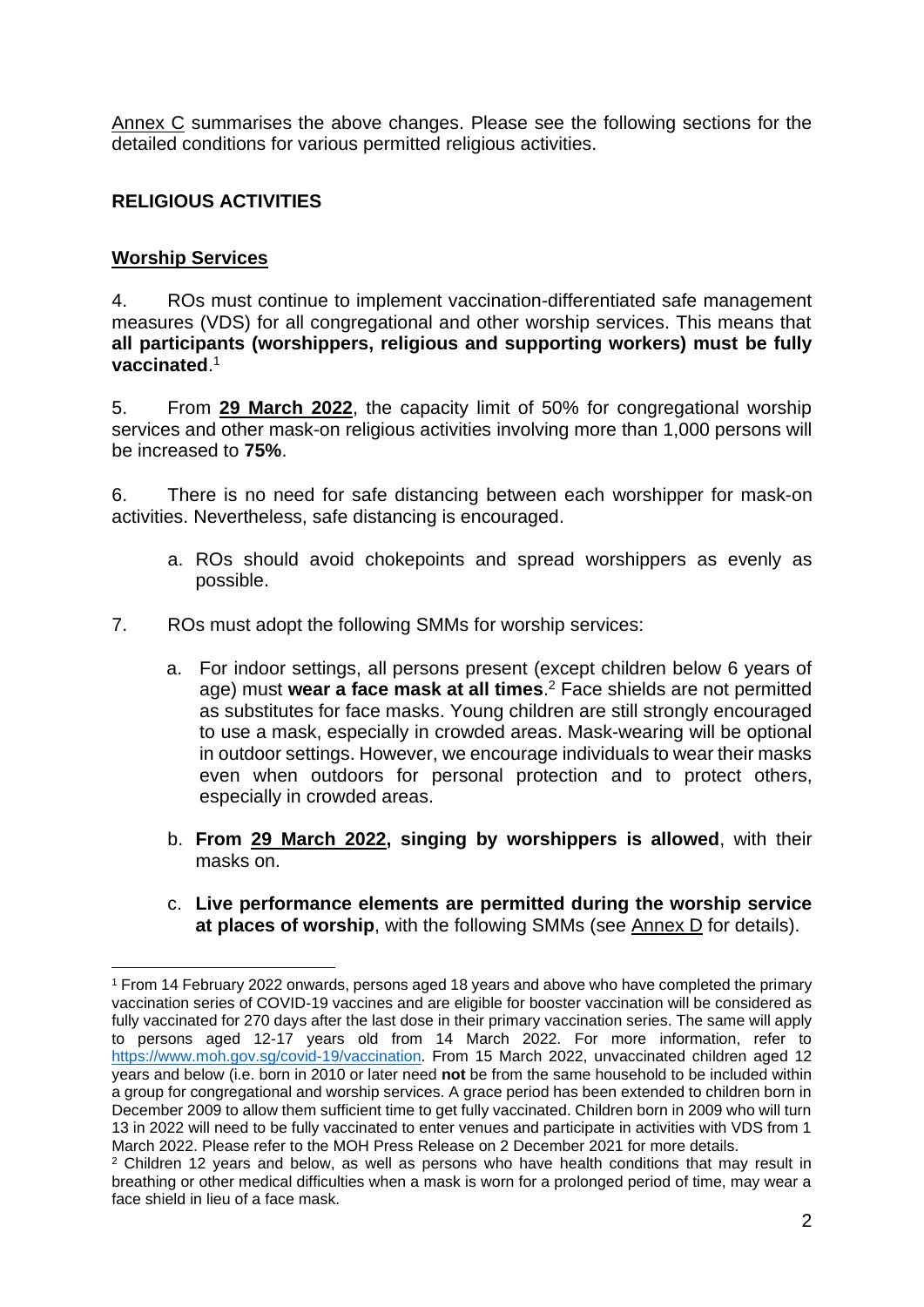- i. From **29 March 2022, there will be no restrictions on the number of performers and crew, or the number of performers allowed to unmask for live performances.**
- ii. From **29 March 2022, performers who are singing and playing instruments requiring intentional expulsion of air (e.g. wind instruments) in front of an audience will no longer need to conduct additional testing.** However, there can be no singing or playing of such instruments, unless all performers and crew, are fully vaccinated or exempted from VDS. If these conditions are met, all unmasked performers may sing and play instruments that require intentional expulsion of air.
- iii. There must be at least a 1 metre setback between persons involved in the conduct of live performance elements and worshippers.
- iv. **From 29 March 2022,** static performers (i.e., in the same position throughout the live performance) may be in **groups of 10 persons:**
	- There is no need to maintain safe distance from other groups if there are no persons singing and/or playing wind/brass instruments.
	- If all performers in the group are masked, they need not maintain safe distance from other groups (e.g., worshippers, religious workers) at the event. If there are any unmasked performers in the group, they must maintain at least 1m safe distance from other groups.
- d. Worshippers should not share **prayer and other common items** (e.g., holy books, passing of offertory baskets, prayer mats) and should bring along their personal prayer items instead, where required.

### **Private Worship**

8. Based on the prevailing measures for social gatherings, from **29 March 2022**, **ROs can allow one group of up to 10 persons (regardless of vaccination status) at any one time to conduct private worship in the place of worship**.

- a. Private worshippers must remain masked at all times.
- b. Private worshippers may interact with a religious worker who is fully vaccinated.

9. There should be no mingling between the private worship group and persons involved in worship services and other religious activities, which are subject to VDS.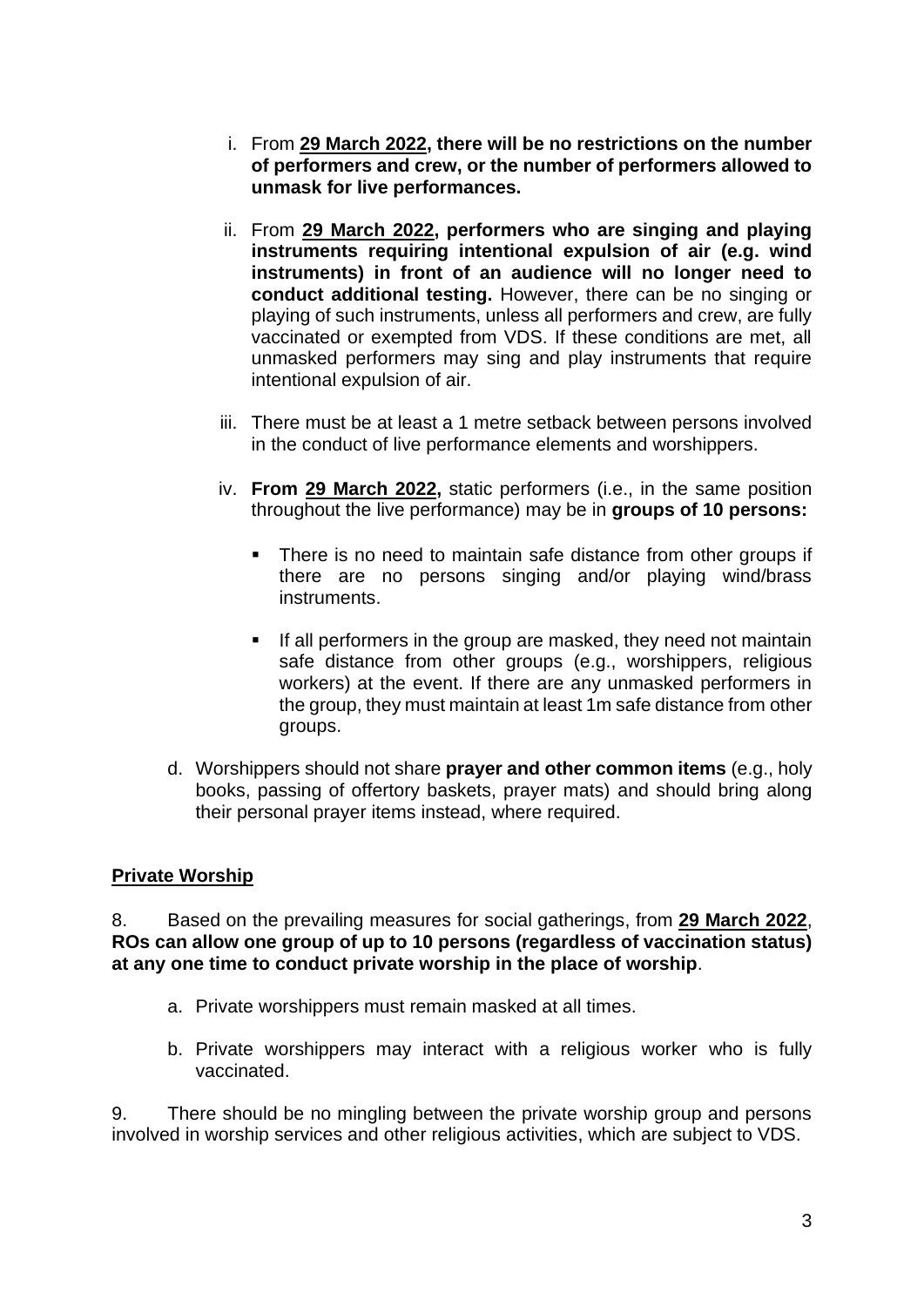## **Marriage Solemnizations**

10. ROs may continue to use places of worship to conduct marriage solemnizations with VDS. From **29 March 2022**, the maximum number of participants in marriage solemnizations conducted by ROs will be similar to the capacity conditions stated in <u>para 5</u>.<sup>3</sup>

# **Funerals**

11. From **29 March 2022**, funerals, funeral wakes or funeral processions (without VDS) held during or before the burial or cremation of the deceased in places of worship will be **allowed with similar capacity conditions** as worship services (see para 5) and the following SMMs:

- a. For indoor settings, attendees must remain masked at all times. For outdoors, attendees are advised to be masked. If mask-off, safe distancing of 1m between individuals or groups is required.
- b. There must not be any reception with food and drinks.

12. ROs must continue to comply with prevailing SMMs listed on MTI's website<sup>4</sup> for these funerary-related activities and check the guidelines for any further updates.

13. From **29 March 2022**, visits to columbaria at places of worship **for up to 10 persons will be allowed without VDS.** Visits should be kept as short as possible.

# **Other Religious Activities**

14. VDS will continue to apply for other religious activities. From **29 March 2022**, **religious rites that are not part of a worship service, and other religious activities (e.g. pastoral services)** will be **allowed with similar capacity conditions**. See para 5 for conditions on the capacity for these activities.

15. Mask-on classes (without VDS) can proceed without being subject to any capacity limit, subject to prevailing fire safety and room capacity requirements. 5

16. From **29 March 2022**, Rostered Routine Testing regime will cease for those involved in the conduct of religious activities. 6

Refer to ROM/ROMM's guidelines and the SMMs for Marriage Solemnizations at: [https://www.marriage.gov.sg.](https://www.marriage.gov.sg/) For home solemnisations, there can be up to 10 attendees, similar to home visitation rules.

<sup>4</sup> Refer to SMMs for Funeral Events at:<https://www.gobusiness.gov.sg/safemanagement/sector/>

<sup>5</sup> Refer to MOE's advisory on SMMs for private tuition and enrichment at: [https://www.moe.gov.sg/faqs](https://www.moe.gov.sg/faqs-covid-19-infection)[covid-19-infection](https://www.moe.gov.sg/faqs-covid-19-infection)

 $6$  These include settings with children below 5 years old i.e. staff as well as third-party vendors in preschools, Early Intervention centres, and Private Education Institutions with children less than 5 years old.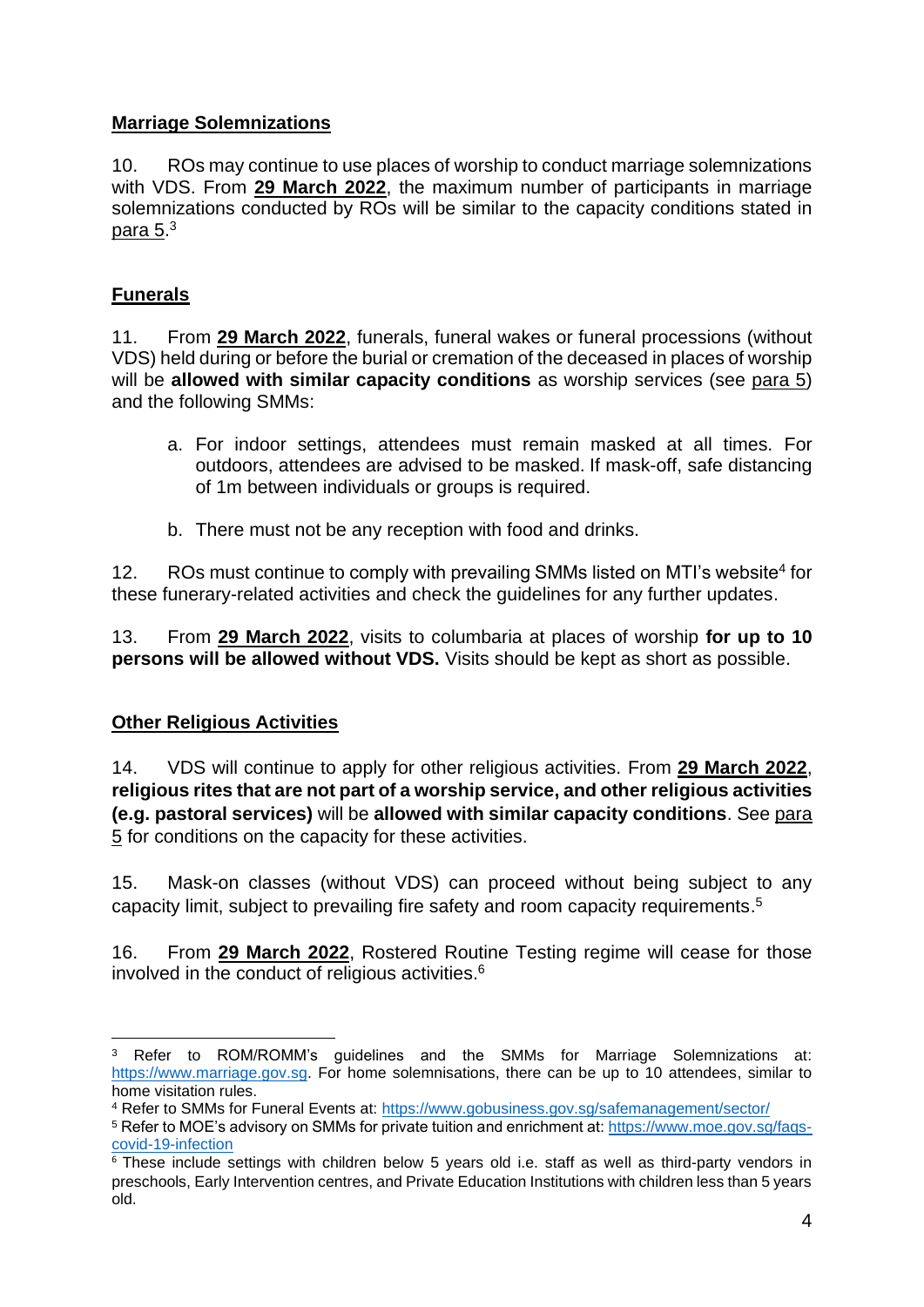#### **Recording and Broadcast of Religious Services and Prayers**

17. ROs can continue to support the religious needs of their communities via remote means such as recording and broadcast of religious services and prayers.

- **a.** From **29 March 2022, there will be no restrictions on the number of performers and crew, or the number of performers allowed to unmask.**
- **b.** From **29 March 2022, performers who are singing and playing instruments requiring intentional expulsion of air (e.g. wind instruments) in front of an audience will no longer need to conduct additional testing.** However, there can be no singing or playing of such instruments, unless all performers and crew, are fully vaccinated or exempted from VDS. If these conditions are met, all unmasked performers may sing and play instruments that require intentional expulsion of air**.** However, other SMMs for mask-off activities, such as the 1m safe distancing requirement and the prevailing group size must continue to be complied with.
- c. From **29 March 2022,** static performers (i.e. in the same position throughout the live performance) involved in this production may be in groups of **10 persons** with
	- i. There is no need to maintain safe distance from other groups if there are no persons singing and/or playing wind/brass instruments
	- ii. If all performers in the group are masked, they need not maintain safe distance from other groups. If there are any unmasked performers in the group, they must maintain at least 1m safe distance from the next group on camera.
- d. The production team must also put in place safe management measures, and thorough cleaning of technical equipment.
- e. From **29 March 2022**, there can be an audience subject to the capacity conditions in para 5.

### **CONSUMPTION OF FOOD & BEVERAGES**

18. From **29 March 2022, consumption of Food and Beverages (F&B) with VDS is allowed in places of worship.** This includes communal meals served by community kitchens in places of worship.

a. The capacity limit for communal meals involving more than 1,000 persons will be 75%.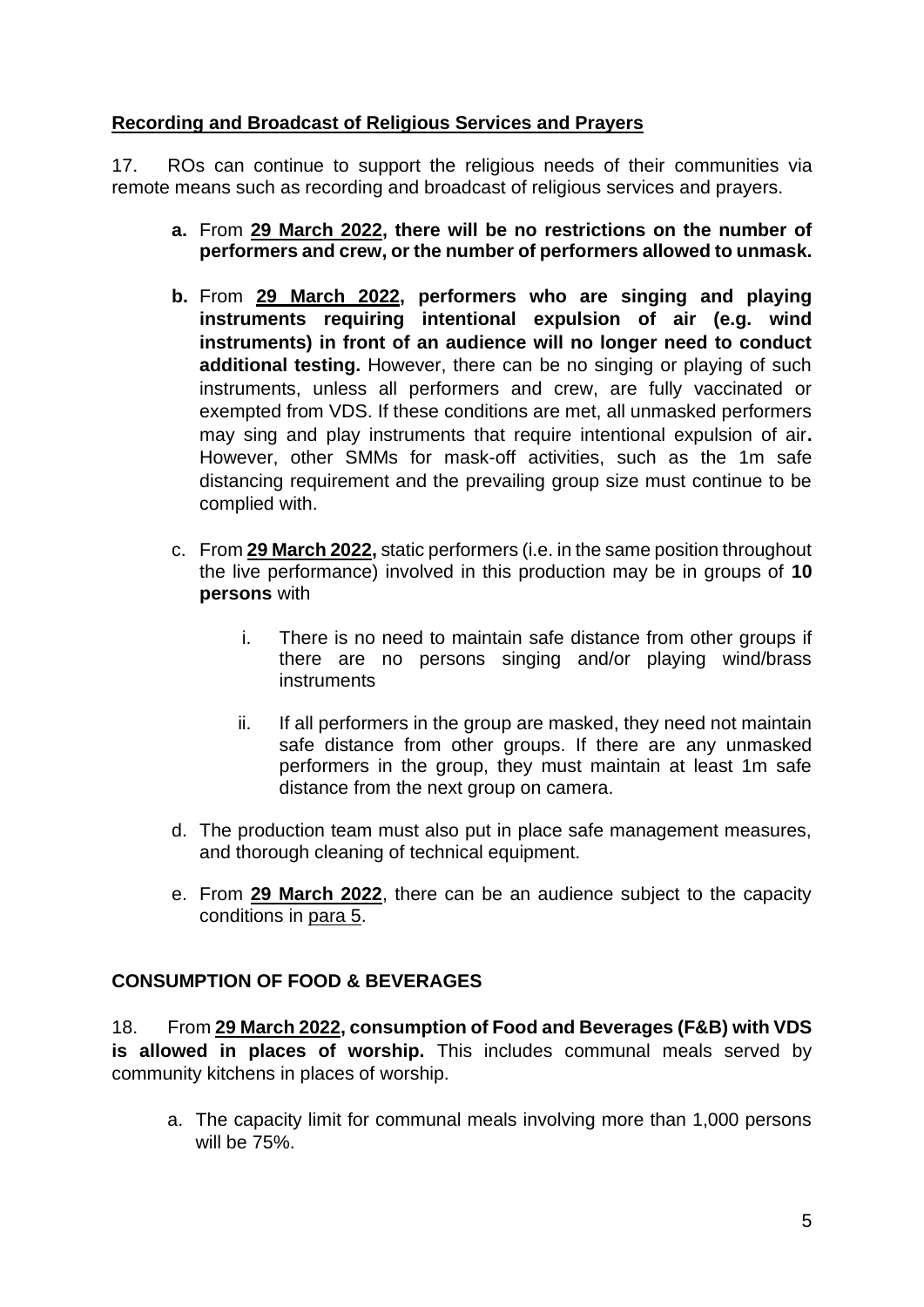- b. F&B must be **served in individual portions**, and individuals must be **stationary** (regardless of whether they are seated or standing).
- c. Participants should put on their masks as soon as they have finished eating or drinking.
- d. As F&B consumption is a mask-off activity, participants (fully vaccinated) must comply with **1 metre safe distancing** between individuals or groups of no more than 10 persons per group.
- e. There should be no intermingling between groups.

# **DEPLOYMENT OF MANPOWER**

19. ROs should primarily engage their religious workers and staff to support the permitted religious activities but can deploy volunteers to support if necessary.

20. From **29 March 2022, up to 75% of employees who are able to work from home can now return to the workplace,** an increase from the current limit of 50%.

21. From **29 March 2022**, **social gatherings at workplaces will be allowed to resume subject to prevailing SMMs**. Religious workers and administrative staff should continue to comply with prevailing workplace SMMs stipulated by the Ministry of Manpower (MOM) and check MOM's guidelines for any further updates. <sup>7</sup>

# **TRACETOGETHER AND SAFEENTRY**

22. TraceTogether-only SafeEntry, where the TraceTogether App or Token is required for SafeEntry check-ins, is **required at all venues that are required to implement SafeEntry**. ROs must make the necessary preparations to accept checkins by the TraceTogether App or Token. ROs can refer to [www.safeentry.gov.sg](http://www.safeentry.gov.sg/) for more information.

### **MANDATORY SUBMISSION OF SAFE MANAGEMENT PLANS (SMP)**

23. **ROs must acknowledge through the CPRO website the new conditions for religious activities imposed before commencing the activities from 29 March 2022**. The detailed requirements and format for submitting the acknowledgement form can be found at [www.cpro.gov.sg.](http://www.cpro.gov.sg/)

<sup>7</sup> For more information, please refer to MOM's advisory at [https://www.mom.gov.sg/covid-19.](https://www.mom.gov.sg/covid-19)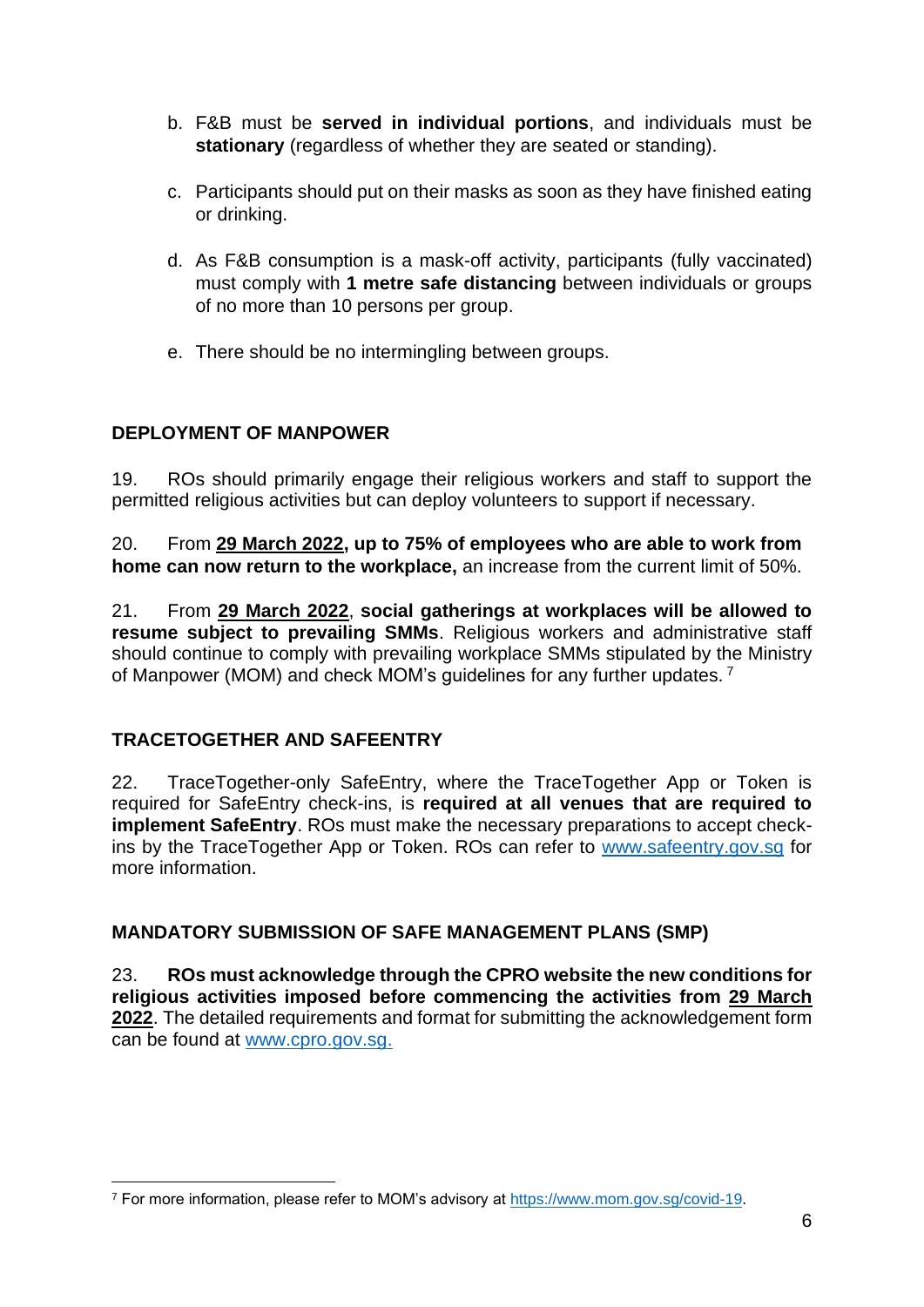24. MCCY reserves the right to suspend a RO's activities if there are gaps in the SMP submitted and until the necessary rectifications are made. ROs are responsible for the implementation of SMMs and action could be taken for lapses and breaches. Should there be any confirmed COVID-19 cases linked to a RO's premises or place of worship, the premises may be closed for a period of time as determined by the authorities.

### **TOWARDS COVID-19 RESILIENCE**

25. We thank ROs for their continued efforts and understanding during this Transition Phase. As we ease the SMMs for religious and other community activities, it will be even more important for everyone to stay vigilant and disciplined in our fight against COVID-19. We will need the continued cooperation of the ROs to comply with the prevailing safe management measures, and religious communities to exercise personal responsibility.

26. MCCY will continue to work closely with our ROs for a COVID-19 resilient environment for religious activities.

## **MINISTRY OF CULTURE, COMMUNITY AND YOUTH**

For more information and FAQs on COVID-19 for the religious sector, please visit [www.cpro.gov.sg](http://www.cpro.gov.sg/) or contact MCCY's Crisis Preparedness for Religious Organisations Programme Office [\(cpro@mccy.gov.sg\)](mailto:cpro@mccy.gov.sg).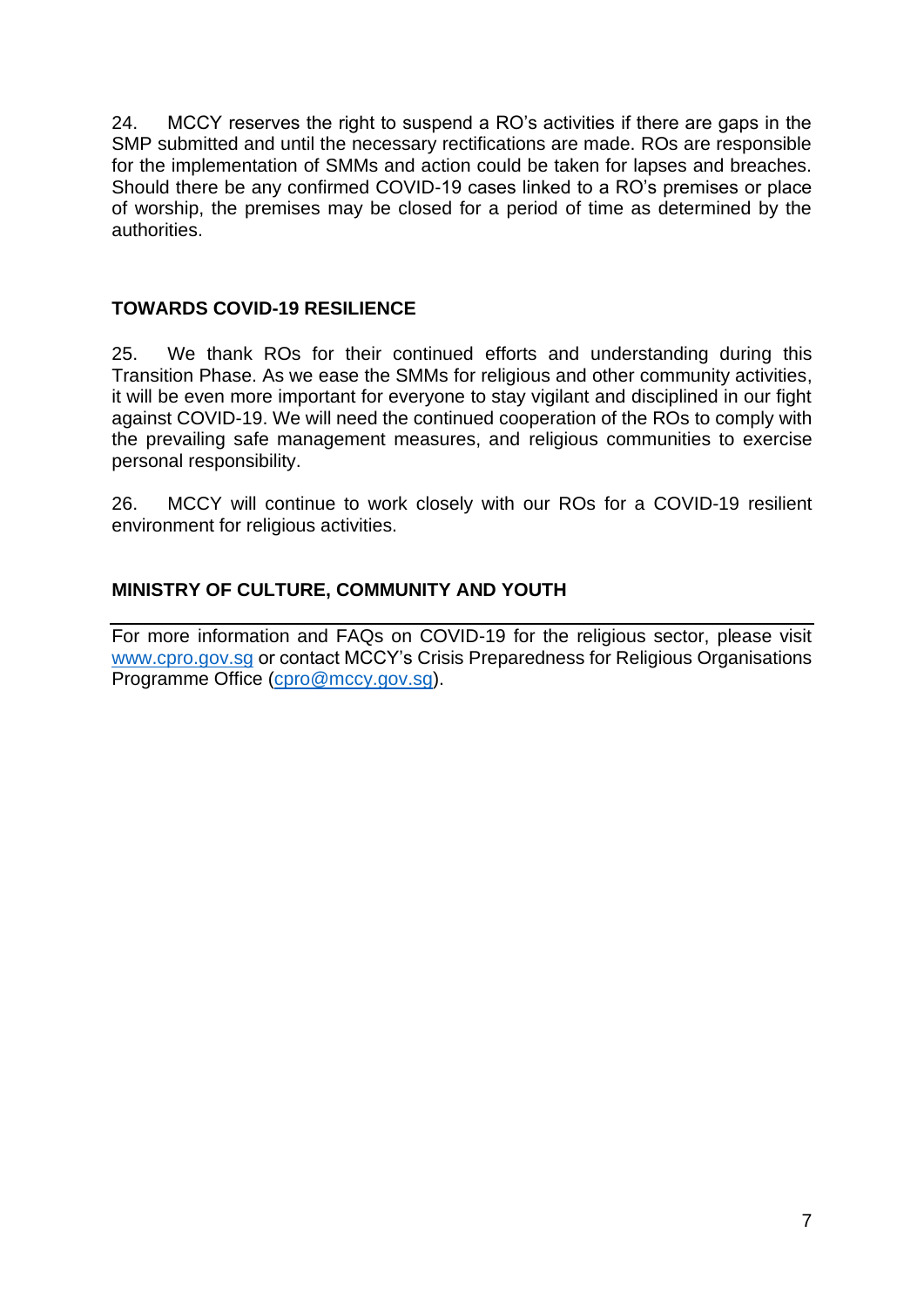



#### **FIVE CORE PARAMETERS TO STREAMLINE OUR COMMUNITY SAFE MANANGEMENT MEASURES (SMMs)**

| <b>Parameter</b>           | <b>Current Posture</b>                                                             |
|----------------------------|------------------------------------------------------------------------------------|
| (1) Group sizes            | 10                                                                                 |
|                            | (No group size for mask-on settings)                                               |
|                            |                                                                                    |
| (2) Mask-wearing           | Required indoors                                                                   |
|                            | Optional outdoors                                                                  |
|                            |                                                                                    |
| (3) Workplace requirements | 75% of those who can work from home may                                            |
|                            | return to office                                                                   |
|                            |                                                                                    |
| (4) Safe distancing        | 1m when mask-off, between individuals or                                           |
|                            | groups                                                                             |
|                            |                                                                                    |
| (5) Capacity               | 75% for large settings and event sizes of<br>>1,000 pax, where there is no 1m safe |
|                            | distancing                                                                         |
|                            |                                                                                    |
|                            | Premises operators/event organisers to avoid                                       |
|                            | chokepoints and spread crowds as evenly as                                         |
|                            | possible.                                                                          |
|                            |                                                                                    |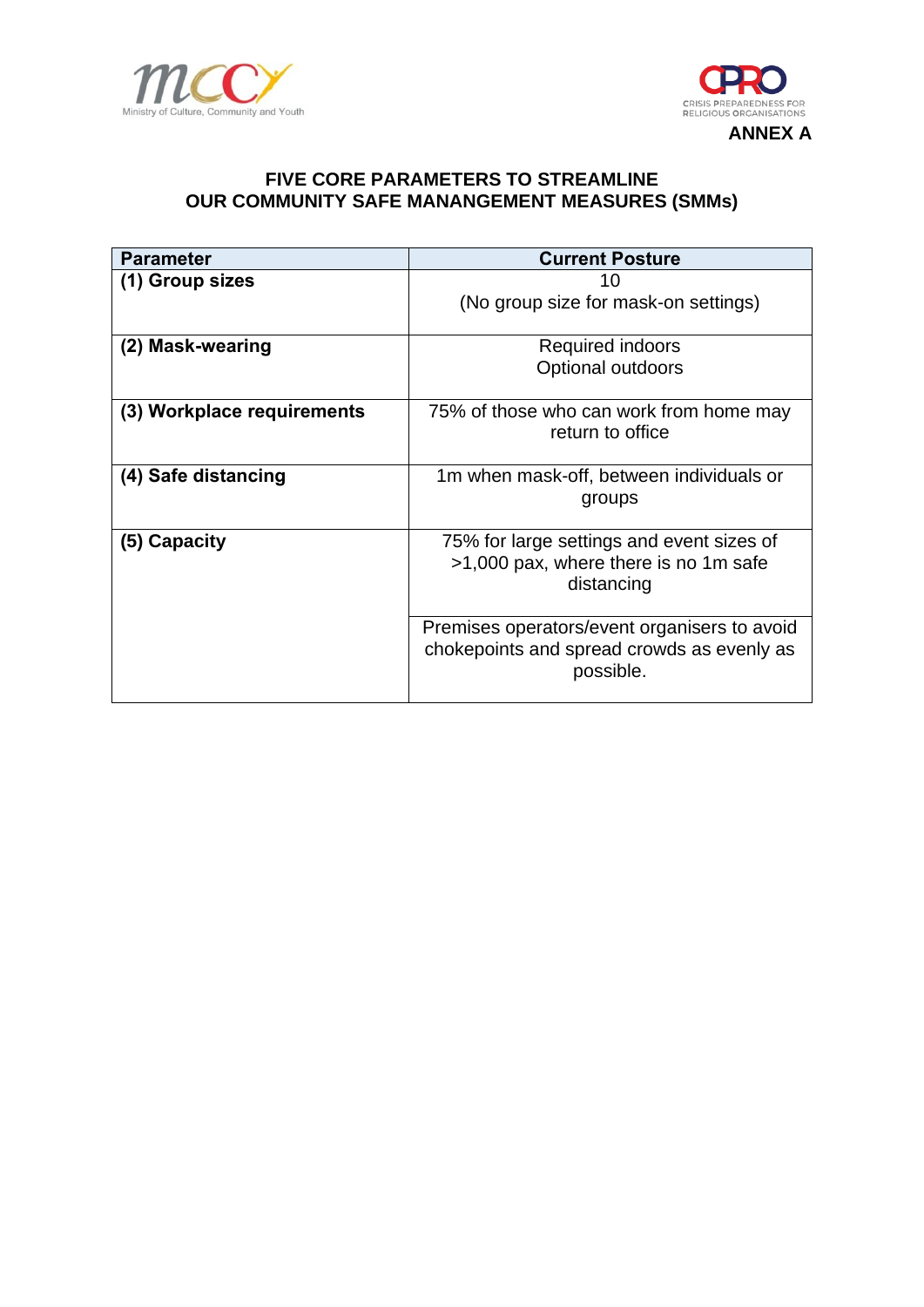



# **GUIDELINES ON INDOORS AND OUTDOORS SETTINGS**

| <b>Setting</b>                            | <b>Examples (not exhaustive)</b>                                          |
|-------------------------------------------|---------------------------------------------------------------------------|
| <b>Indoors: Mask-wearing</b><br>required  | Air-conditioned spaces<br>$\bullet$                                       |
|                                           | Within office buildings, shopping malls, lifts                            |
|                                           | Within public transport such as buses and trains                          |
|                                           | Within hawker centres, coffeeshops, wet markets                           |
|                                           | Within HDB retail shops and other shophouses                              |
|                                           | Within classrooms and libraries                                           |
|                                           |                                                                           |
| <b>Outdoors: Mask-wearing</b><br>optional | HDB void decks, HDB retail shop walkways, five-<br>$\bullet$<br>foot ways |
|                                           | Bus stops and naturally ventilated bus<br>interchanges                    |
|                                           | Open unenclosed spaces such as parks, fields,<br>nature trails            |
|                                           | Open-air sheltered walkways and bridges                                   |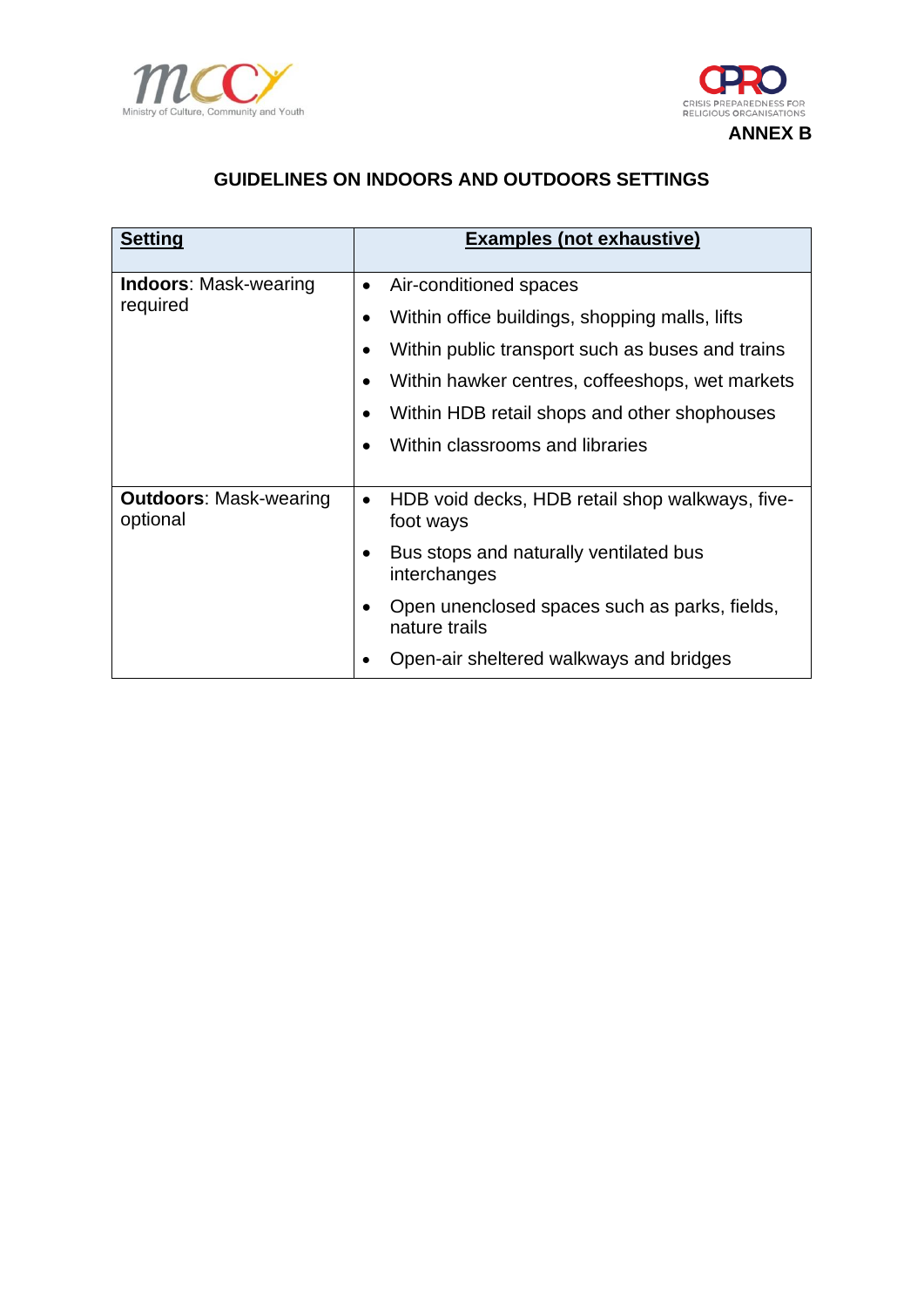



### **SUMMARY OF KEY CHANGES IN SMMS FOR RELIGIOUS ACTIVITIES IN THE TRANSITION PHASE**

| <b>Religious Activity</b>                                                              | <b>Measures for the Transition Phase</b>                                                                                                                                                                                                                                                                                                                                                                                                    |                                                                                                                                                                                                                                                            |  |
|----------------------------------------------------------------------------------------|---------------------------------------------------------------------------------------------------------------------------------------------------------------------------------------------------------------------------------------------------------------------------------------------------------------------------------------------------------------------------------------------------------------------------------------------|------------------------------------------------------------------------------------------------------------------------------------------------------------------------------------------------------------------------------------------------------------|--|
|                                                                                        | <b>From 15 March 2022</b>                                                                                                                                                                                                                                                                                                                                                                                                                   | From 29 March 2022                                                                                                                                                                                                                                         |  |
| Permissible Group<br><b>Size</b>                                                       | Group size of up to 5<br>$\bullet$<br>persons                                                                                                                                                                                                                                                                                                                                                                                               | Group size of up to 10<br>$\bullet$<br>persons for mask-off<br>activities                                                                                                                                                                                  |  |
| Congregational and<br><b>Worship Services</b>                                          | No zoning requirement.<br>No capacity limit for<br>$\bullet$<br>smaller worship services<br>(with VDS) involving up<br>to 1000 worshippers.<br><b>Worship services</b><br>involving more than<br>1000 worshippers will be<br>capped at 50% of the<br>venue's capacity or<br>1,000, whichever is<br>higher.                                                                                                                                  | <b>Worship services</b><br>$\bullet$<br>involving more than<br>1000 worshippers will be<br>capped at 75% of the<br>venue's capacity or<br>1,000, whichever is<br>higher.                                                                                   |  |
| Live performance<br>elements during<br>congregational and<br>other worship<br>services | Not singing or playing<br>instruments that require<br>intentional expulsion of air<br>(e.g. wind instruments)<br>Safe distance is not<br>required between groups<br>if all performers are<br>masked.<br>Singing or playing<br>instruments that require<br>intentional expulsion of air<br>(e.g. wind instruments)<br>The unmasked<br>performers may be in<br>groups of the prevailing<br>social group size with no<br>need to maintain safe | Performers (fully<br>$\bullet$<br>vaccinated) who are<br>singing and playing<br>instruments requiring<br>intentional expulsion<br>of air (e.g. wind<br>instruments) in front<br>of an audience will<br>no longer need to<br>conduct additional<br>testing. |  |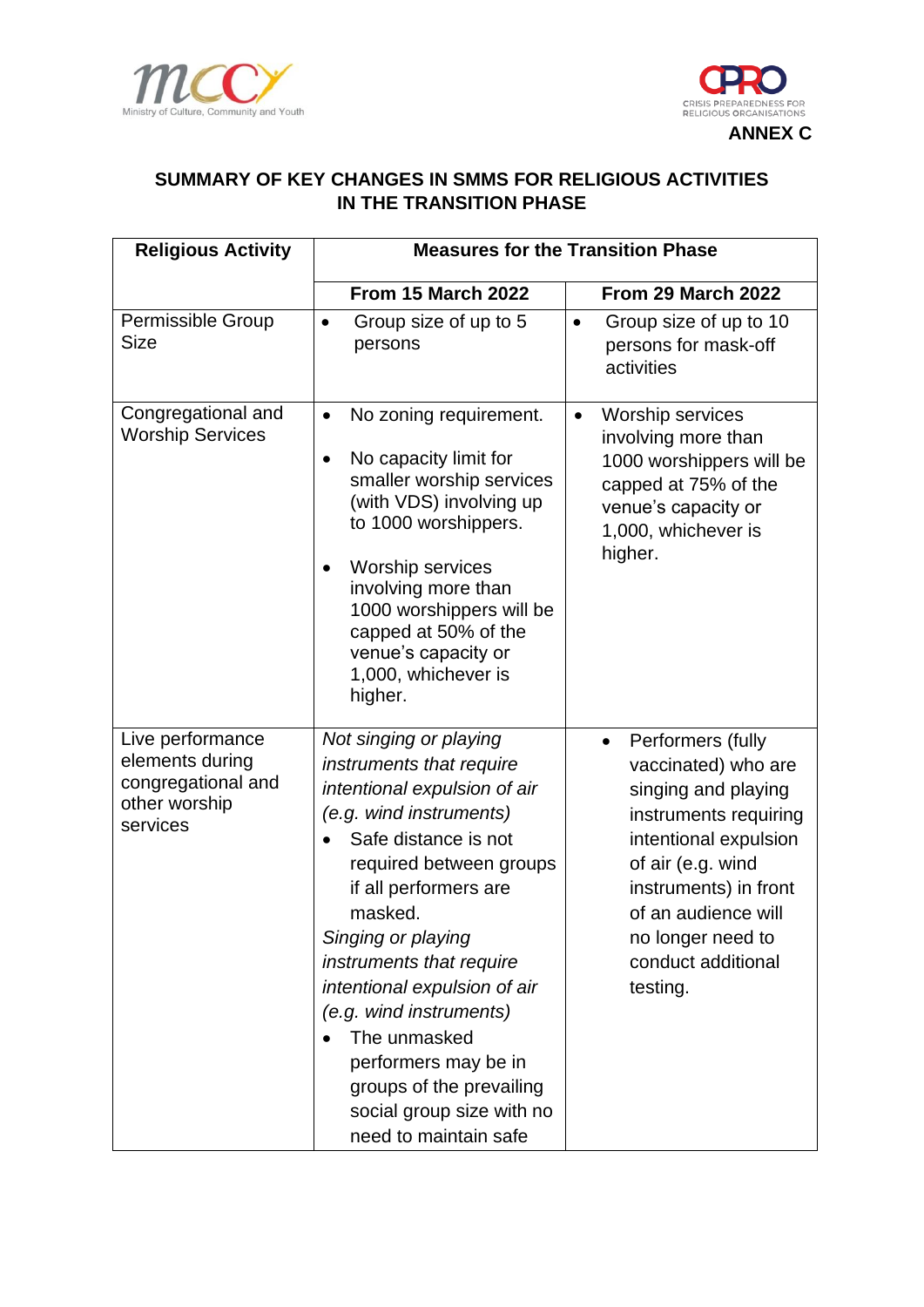



| <b>Religious Activity</b>                   | <b>Measures for the Transition Phase</b>                                                                                                                                                                                                                                                       |                                                                                                                                                                                           |  |
|---------------------------------------------|------------------------------------------------------------------------------------------------------------------------------------------------------------------------------------------------------------------------------------------------------------------------------------------------|-------------------------------------------------------------------------------------------------------------------------------------------------------------------------------------------|--|
|                                             | <b>From 15 March 2022</b>                                                                                                                                                                                                                                                                      | From 29 March 2022                                                                                                                                                                        |  |
|                                             | distance between group<br>members.<br>However, the group of<br>$\bullet$<br>unmasked performers<br>must maintain at least<br>1m safe distance from<br>other groups.                                                                                                                            |                                                                                                                                                                                           |  |
| <b>Other Religious</b><br><b>Activities</b> | No limit on participants<br>$\bullet$<br>for smaller mask-on<br>activities (with VDS) with<br>up to 1000 participants.<br>If there are more than<br>1000 participants, the<br>mask-on activity is<br>capped at 50% of the<br>venue's capacity or 1000<br>participants, whichever<br>is higher. | If there are more than<br>$\bullet$<br>1000 participants, the<br>mask-on activity is<br>capped at 75% of the<br>venue's capacity or 1000<br>participants, whichever<br>is higher.         |  |
|                                             | Mask-on classes<br>(without VDS) may<br>involve up to 1,000<br>persons (including<br>tutors/instructors),<br>subject to prevailing fire<br>safety and room<br>capacity requirements.                                                                                                           | Mask-on classes<br>$\bullet$<br>(without VDS) can<br>proceed without being<br>subject to any capacity<br>limit, subject to<br>prevailing fire safety and<br>room capacity<br>requirements |  |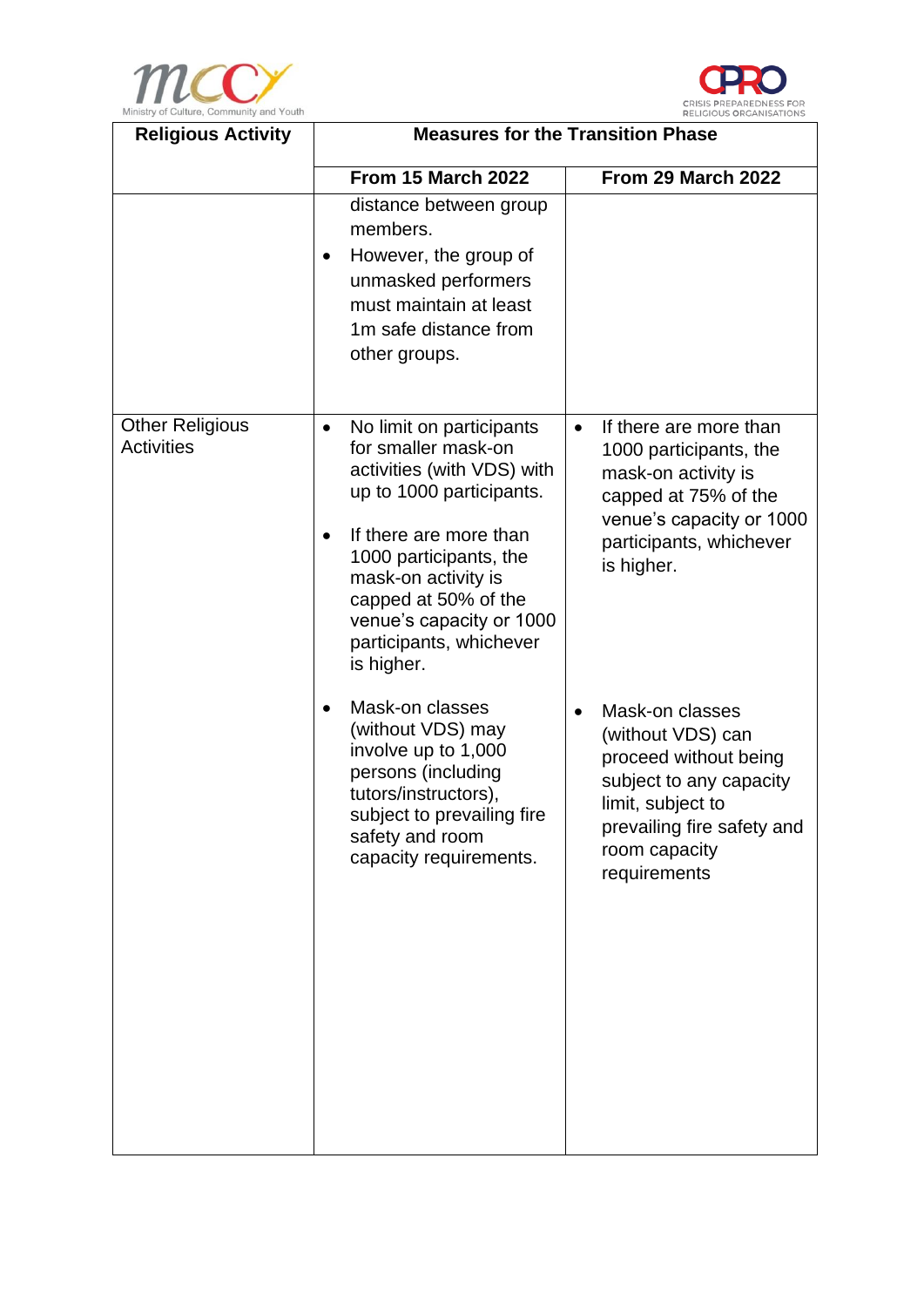



| Ministry of Culture, Community and Touth<br><b>Religious Activity</b> | <b>RELIGIOUS ORGANISATIONS</b><br><b>Measures for the Transition Phase</b>                                                                                                                                                                                                       |                                                                                                                                                                                                                                                                                                                                                                                               |  |
|-----------------------------------------------------------------------|----------------------------------------------------------------------------------------------------------------------------------------------------------------------------------------------------------------------------------------------------------------------------------|-----------------------------------------------------------------------------------------------------------------------------------------------------------------------------------------------------------------------------------------------------------------------------------------------------------------------------------------------------------------------------------------------|--|
|                                                                       | <b>From 15 March 2022</b>                                                                                                                                                                                                                                                        | From 29 March 2022                                                                                                                                                                                                                                                                                                                                                                            |  |
| Marriage<br>Solemnizations                                            | No limit on participants<br>$\bullet$<br>for smaller<br>solemnizations (with<br>VDS) with up to 1000<br>participants.<br>Larger solemnizations<br>for more than 1000<br>persons are capped at<br>50% of the venue's<br>capacity or 1000<br>participants, whichever<br>is higher. | Larger solemnizations<br>$\bullet$<br>for more than 1000<br>persons are capped at<br>75% of the venue's<br>capacity or 1000<br>participants, whichever<br>is higher.<br>Refer to the Registry of<br>Marriages and Registry of<br><b>Muslim Marriages for the</b><br>detailed SMMs for marriage<br>solemnizations.                                                                             |  |
| Recording and<br><b>Broadcasting</b><br><b>Services</b>               | Static performers on<br>$\bullet$<br>stage may be in groups<br>of 5 persons, with no<br>need to maintain safe<br>distance within the<br>group.                                                                                                                                   | Static performers on<br>$\bullet$<br>stage may be in groups<br>of 10 persons, with no<br>need to maintain safe<br>distance within the<br>group.<br>Performers (fully<br>vaccinated) who are<br>singing and playing<br>instruments requiring<br>intentional expulsion of<br>air (e.g. wind<br>instruments) in front of<br>an audience will no<br>longer need to conduct<br>additional testing. |  |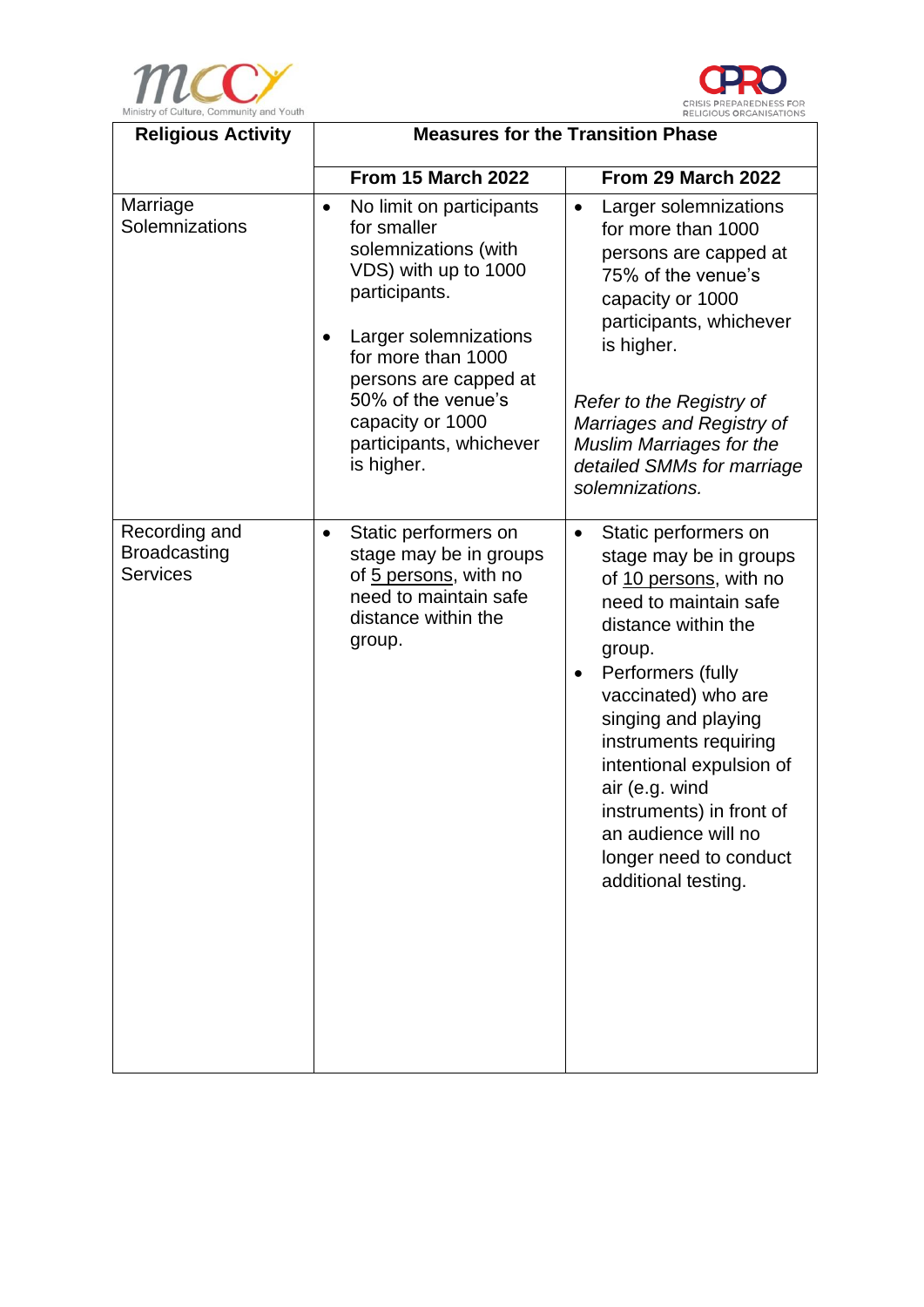



### **SAFE MANAGEMENT MEASURES FOR RELIGIOUS ACTIVITIES INVOLVING LIVE PERFORMANCE ELEMENTS**

| <b>Parameter</b> | <b>Safe Management Measures</b> |                                                    |                               |
|------------------|---------------------------------|----------------------------------------------------|-------------------------------|
| Safe distance    |                                 |                                                    |                               |
|                  |                                 | Static persons (i.e.                               | Persons who move              |
|                  |                                 | in the same                                        | on stage or on                |
|                  |                                 | position                                           | camera during the             |
|                  |                                 | throughout the live                                | live performance /            |
|                  |                                 | performance /                                      | digital production            |
|                  |                                 | digital production)                                |                               |
|                  | Not singing or                  | Performers may<br>$\bullet$                        | They do not need<br>$\bullet$ |
|                  | playing                         | be in groups of                                    | to maintain a                 |
|                  | wind/brass                      | the prevailing                                     | minimum safe                  |
|                  | instruments                     | social group size                                  | distance from                 |
|                  |                                 | with no need to                                    | others but should             |
|                  |                                 | maintain safe                                      | keep close                    |
|                  |                                 | distance between                                   | contact with                  |
|                  |                                 | group members.                                     | others to as short            |
|                  |                                 |                                                    | a duration as                 |
|                  |                                 |                                                    | possible.                     |
|                  | Singing or                      |                                                    | Unmasked                      |
|                  | playing                         | If all performers<br>$\bullet$<br>in the group are | $\bullet$<br>performers must  |
|                  | wind/brass                      | masked, they                                       | maintain 1 metre              |
|                  | instruments                     | need not                                           | safe distance                 |
|                  |                                 | maintain safe                                      | from others.                  |
|                  |                                 | distance from                                      |                               |
|                  |                                 | other groups. If                                   |                               |
|                  |                                 | there are any                                      |                               |
|                  |                                 | unmasked                                           |                               |
|                  |                                 | performers in the                                  |                               |
|                  |                                 | group, they must                                   |                               |
|                  |                                 | maintain at least                                  |                               |
|                  |                                 | 1m safe distance                                   |                               |
|                  |                                 | from other                                         |                               |
|                  |                                 | groups.                                            |                               |
|                  |                                 |                                                    |                               |
|                  |                                 |                                                    |                               |
|                  |                                 |                                                    |                               |
|                  |                                 |                                                    |                               |